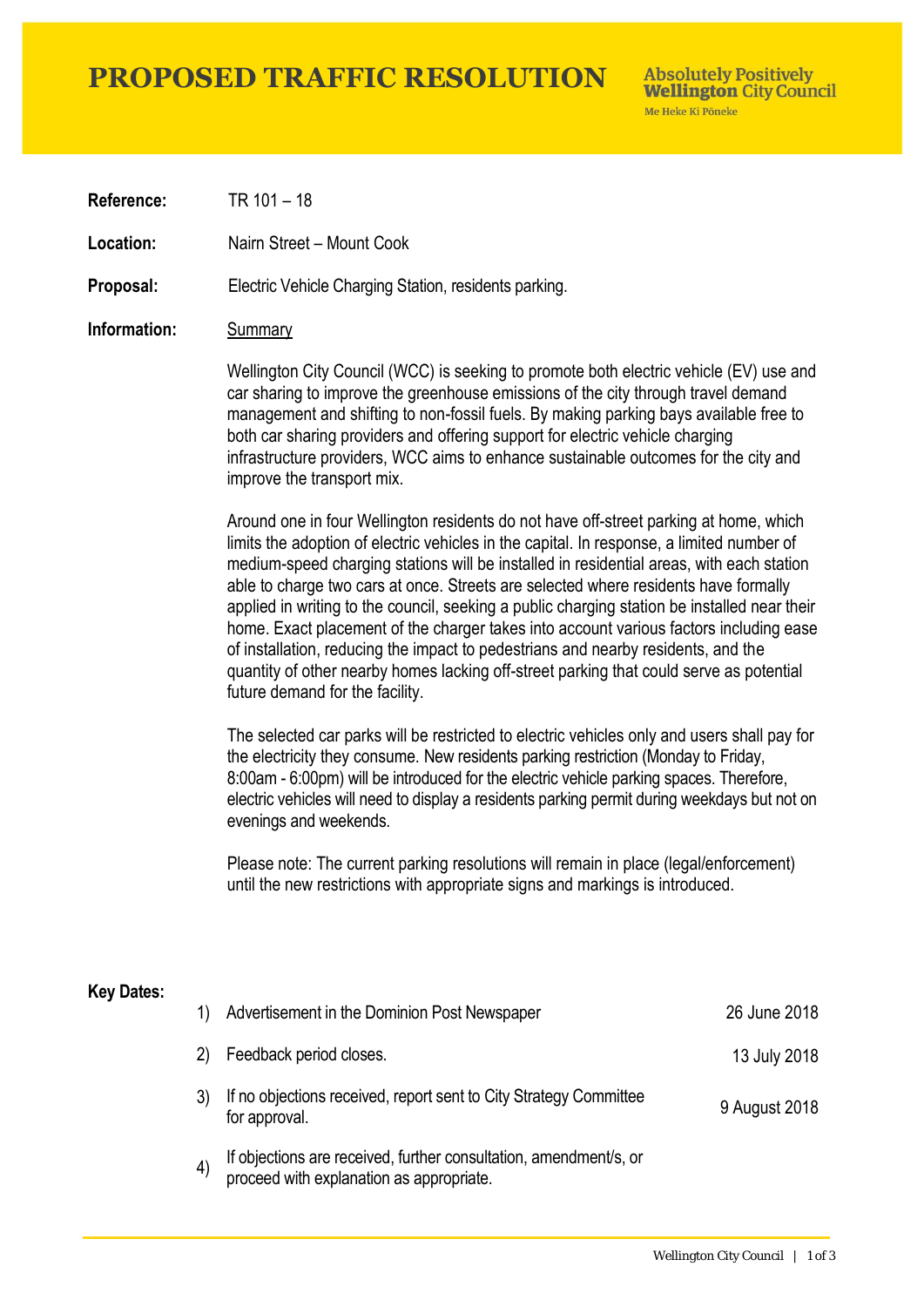## **PROPOSED TRAFFIC RESOLUTION**

### **Legal Description:**

*Add to Schedule B (Class Restricted) of the Traffic Restrictions Schedule* 

| <b>Column One</b>   | <b>Column Two</b>                                                                                                                                                                                        | <b>Column Three</b>                                                                                                                                                                                                                                                |
|---------------------|----------------------------------------------------------------------------------------------------------------------------------------------------------------------------------------------------------|--------------------------------------------------------------------------------------------------------------------------------------------------------------------------------------------------------------------------------------------------------------------|
| <b>Nairn Street</b> | Parking place in the form<br>of electric vehicles only<br>parking, at all times.<br>Displaying an Authorised<br><b>Resident Vehicle Parking</b><br>Permit Only, Monday to<br>Friday, $8:00am - 6:00pm$ . | East side, commencing 19.5 metres<br>south of its intersection with Willis<br><b>Street (Grid coordinates)</b><br>X= 1,748,199.660 m<br>$Y = 5,426,733.950 \text{ m}$ and extending<br>in a southerly direction following the<br>eastern kerbline for 11.0 metres. |

**Date:** 20/06/18

**Prepared By:** Charles Kingsford **(Principal Traffic Engineer, T/L) Approved By:** Steve Spence **(Chief Advisor, Transport & Infrastructure)**

### **WCC Contact:**

Sigurd Magnusson **Sustainability Advisor**

Wellington City Council 101 Wakefield Street / PO Box 2199, Wellington Phone: +64 4 803 8697 Email: electricvehicles@wcc.govt.nz